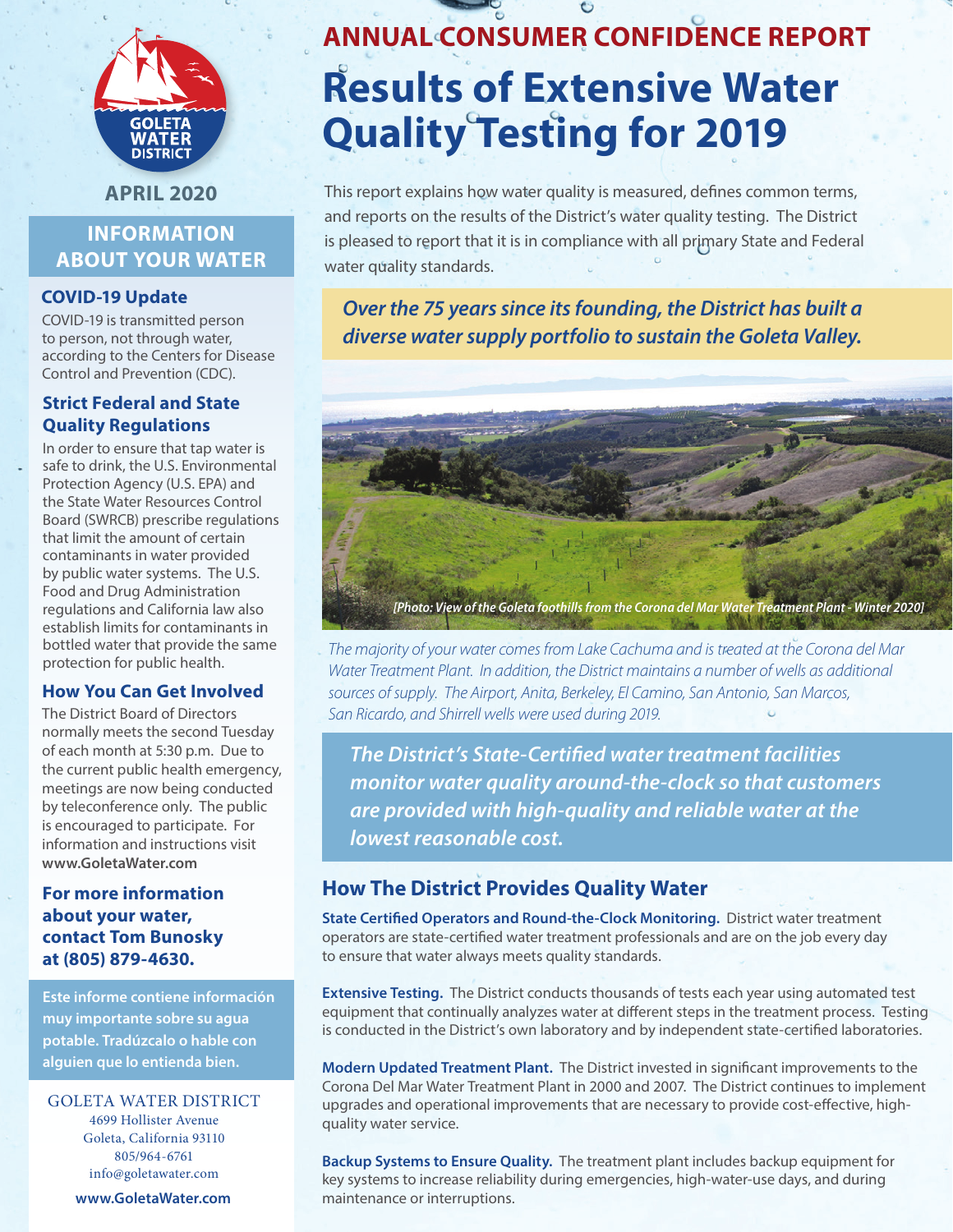*The District's water quality testing is extremely accurate. Depending on the substance, the District can detect to the equivalent of one hundredth of a part in a billion parts of water. This is the equivalent to finding one drop of a substance in 1,300,000 gallons of water.*

# **Results of the 2019 Drinking Water Quality Tests**

The tables below list drinking water contaminants and other substances detected during 2019. The District also tested for many additional substances that were not detected, and therefore are not listed in this report. The presence of contaminants in the water does not necessarily indicate that the water poses a health risk. Unless otherwise noted, the data is for testing done January 1 - December 31, 2019. The test results show that all water met or was better than all primary State and Federal water quality standards.

| <b>INORGANIC</b>                                                                                                        | <b>MCL</b>               | <b>PHG (MCLG)</b>                                    |      | <b>Surface Water</b><br><b>Average</b> | <b>Surface Water</b><br>Range        | <b>Groundwater</b><br><b>Average</b>                     | <b>Groundwater</b><br>Range | <b>Typical Source of Contaminant</b>                                                                                                                                                     |  |
|-------------------------------------------------------------------------------------------------------------------------|--------------------------|------------------------------------------------------|------|----------------------------------------|--------------------------------------|----------------------------------------------------------|-----------------------------|------------------------------------------------------------------------------------------------------------------------------------------------------------------------------------------|--|
| Aluminum (ppm)                                                                                                          | $\mathbf{1}$             | 0.6                                                  |      | 0.050                                  | $ND-1.5$                             | <b>ND</b>                                                | ND-ND                       | Erosion of natural deposits; residue from some<br>surface water treatment processes                                                                                                      |  |
| Arsenic (ppb)                                                                                                           | 10 <sup>1</sup>          | 0.004                                                |      | <b>ND</b>                              | N/A                                  | <b>ND</b>                                                | $ND-2.3$                    | Erosion of natural deposits; runoff from orchards;<br>glass and electronics production wastes                                                                                            |  |
| Fluoride (ppm)                                                                                                          | 2.0                      | $\overline{1}$                                       |      | 0.41                                   | $0.25 - 0.76$                        | 0.34                                                     | $0.16 - 0.73$               | Erosion of natural deposits; water additive that<br>promotes strong teeth; discharge from fertilizer<br>and aluminum factories                                                           |  |
| Nitrate as N (ppm)                                                                                                      | 10 <sup>°</sup>          | 10 <sup>°</sup>                                      |      | 0.55                                   | ND-0.99                              | <b>ND</b>                                                | $ND-3.3$                    | Runoff and leaching from fertilizer use;<br>leaching from septic tanks and sewage;<br>erosion of natural deposits                                                                        |  |
| Selenium (ppb)                                                                                                          | 50                       | 30                                                   |      | <b>ND</b>                              | N/A                                  | <b>ND</b>                                                | $ND-5.4$                    | Discharge from petroleum, glass, and metal<br>refineries; erosion of natural deposits; discharge<br>from mines and chemical manufacturers; runoff<br>from livestock lots (feed additive) |  |
| Tetrachloroethylene (PCE) (ppb)                                                                                         | $\overline{5}$           | 0.06                                                 |      | <b>ND</b>                              | N/A                                  | <b>ND</b>                                                | $ND -1.0$                   | Discharge from factories, dry cleaners, and auto<br>shops (metal degreaser)                                                                                                              |  |
| <b>RADIOLOGICAL</b>                                                                                                     | <b>MCL</b>               | <b>PHG (MCLG)</b>                                    |      | <b>Surface Water</b><br>Average        | <b>Surface Water</b><br><b>Range</b> | <b>Groundwater</b><br>Average                            | Groundwater<br>Range        | <b>Typical Source of Contaminant</b>                                                                                                                                                     |  |
| Gross Alpha particle activity (pCi/l)                                                                                   | 15                       | (0)                                                  |      | <b>ND</b>                              | N/A                                  | <b>ND</b>                                                | $ND-4.4$                    | Erosion of natural deposits                                                                                                                                                              |  |
| Gross Beta particle activity (pCi/l)                                                                                    | 50 <sup>1</sup>          | (0)                                                  |      | 4.1                                    | N/A                                  | <b>ND</b>                                                | $ND-4.2$                    | Decay of natural and man-made deposits                                                                                                                                                   |  |
| Radium-226 (pCi/l)                                                                                                      | 5                        | 0.05                                                 |      | <b>ND</b>                              | N/A                                  | <b>ND</b>                                                | $ND-2.8$                    | Erosion of natural deposits                                                                                                                                                              |  |
| Radium-228 (pCi/l)                                                                                                      | 5                        | 0.019                                                |      | <b>ND</b>                              | N/A                                  | <b>ND</b>                                                | $ND-1.4$                    | Erosion of natural deposits                                                                                                                                                              |  |
| Uranium (pCi/l)                                                                                                         | 20                       | 0.43                                                 |      | 1.5                                    | N/A                                  | <b>ND</b>                                                | $ND-3.4$                    | Erosion of natural deposits                                                                                                                                                              |  |
| <b>LEAD AND COPPER RULE</b>                                                                                             | <b>AL</b>                | PHG (MCLG)<br><b>90th Percentile</b><br><b>Value</b> |      | # of Sample<br><b>Sites</b>            | # of Sites Exceeding<br><b>AL</b>    | <b>Typical Source of Contaminant</b>                     |                             |                                                                                                                                                                                          |  |
| Copper (ppm)                                                                                                            | 1.3                      | 0.3                                                  | 0.82 |                                        | 31                                   | $\mathbf{1}$                                             |                             | Internal corrosion of household water plumbing systems                                                                                                                                   |  |
| Lead $(ppb)^2$                                                                                                          | 15                       | 0.2                                                  | 6.4  |                                        | 31                                   | $\overline{1}$                                           |                             | Internal corrosion of household water plumbing systems                                                                                                                                   |  |
| MICROBIOLOGICAL                                                                                                         | <b>MCL</b>               | PHG (MCLG)                                           |      |                                        | <b>Highest Single Measurement</b>    | <b>Lowest Percentage of</b><br><b>Samples Meeting TT</b> |                             | <b>Typical Source of Contaminant</b>                                                                                                                                                     |  |
| <b>Total Coliform Bacteria</b><br>(State Coliform Rule) <sup>3</sup>                                                    | 5%                       | (0% )                                                |      |                                        | 0.8%                                 | N/A                                                      |                             | Naturally present in the environment                                                                                                                                                     |  |
| Turbidity <sup>4</sup> (NTU)                                                                                            | TT <sup>5</sup>          | N/A                                                  |      | 0.19                                   |                                      | 100%                                                     |                             | Soil runoff                                                                                                                                                                              |  |
| <b>DISINFECTION BYPRODUCTS (DBP),</b><br><b>DISINFECTION RESIDUALS, AND</b><br><b>DISINFECTION BYPRODUCT PRECURSORS</b> | <b>MCL or</b><br>[MRDLG] |                                                      |      | PHG (MCLG) or<br>[MRDLG]               | <b>System Average</b>                | <b>System Range</b>                                      |                             | <b>Typical Source of Contaminant</b>                                                                                                                                                     |  |
| TTHMs [Total Trihalomethanes] (ppb)                                                                                     |                          | 80                                                   |      | N/A                                    | 57                                   | $11 - 79$                                                |                             | Byproduct of drinking water disinfection                                                                                                                                                 |  |
| Haloacetic Acids (ppb)                                                                                                  |                          | 60                                                   |      | N/A                                    | 25                                   | $3.1 - 31$                                               |                             | Byproduct of drinking water disinfection                                                                                                                                                 |  |
| Chlorine (ppm)                                                                                                          |                          | $[MRDL = 4.0$ (as Cl.)                               |      | [MRDLG = $4.0$ (as Cl.)                | 0.93                                 | $0.22 - 2.1$                                             |                             | Drinking water disinfectant added for treatment                                                                                                                                          |  |
| Control of DBP precursors (TOC in ppm)                                                                                  |                          | TT <sup>6</sup>                                      |      | N/A                                    | 2.5                                  | $ND-3.3$                                                 |                             | Various natural and man-made sources                                                                                                                                                     |  |

**REGULATED CONTAMINANTS WITH PRIMARY MCLS**

#### **UNREGULATED CONTAMINANTS WITH REQUIRED MONITORING7**

| <b>CONSTITUENT</b>                               | <b>Surface Water</b><br>Average | <b>Surface Water</b><br>Range | Groundwater<br>Average | Groundwater<br>Range | <b>Typical Source of Contaminant</b> |
|--------------------------------------------------|---------------------------------|-------------------------------|------------------------|----------------------|--------------------------------------|
| 1,4-Dioxane (ppb)                                | <b>ND</b>                       | ND-ND                         | ы                      | $ND-14$              | N/A                                  |
| Chlorate (ppb)                                   | 90                              | 81-98                         | 290                    | 75-560               | N/A                                  |
| Germanium (ppb)                                  | 1.1                             | $0.48 - 1.9$                  | <b>ND</b>              | ND-0.55              | N/A                                  |
| $HAA6Br8$ (ppb)                                  | 20                              | $13 - 24$                     | N/A                    | N/A                  | N/A                                  |
| Microcystin-LF (ppb)                             | <b>ND</b>                       | ND-0.10                       | N/A                    | N/A                  | N/A                                  |
| Molybdenum (ppb)                                 | 9.9                             | $9.1 - 11$                    | 2.5                    | $ND-4.2$             | I N/A                                |
| Perfluorooctanoic Acid (PFOA) <sup>9</sup> (ppt) | <b>ND</b>                       | ND-ND                         | <b>ND</b>              | <b>ND-38</b>         | N/A                                  |
| Strontium (ppb)                                  | 838                             | 810-870                       | 1000                   | 850-1200             | N/A                                  |
| Vanadium (ppb)                                   | <b>ND</b>                       | $ND-4.5$                      | <b>ND</b>              | $ND-5.5$             | N/A                                  |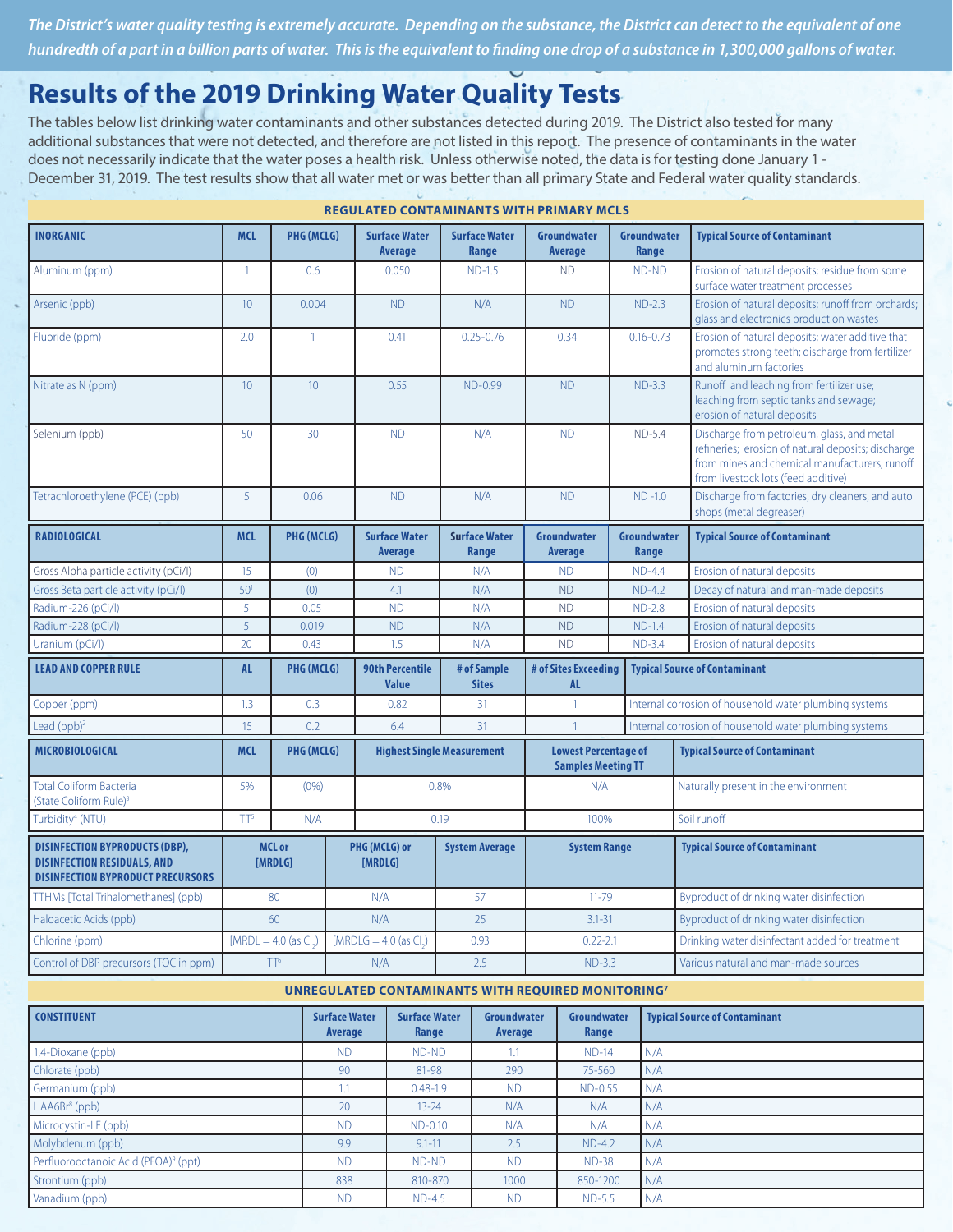#### **REGULATED CONTAMINANTS WITH SECONDARY MCLS**

ö

| <b>CONSTITUENT</b>              | <b>Secondary</b><br><b>MCL</b> | <b>Surface Water</b><br>Average | <b>Surface Water</b><br>Range | Groundwater<br>Average | Groundwater<br>Range | <b>Typical Source of Contaminant</b>                      |
|---------------------------------|--------------------------------|---------------------------------|-------------------------------|------------------------|----------------------|-----------------------------------------------------------|
| Chloride (ppm)                  | 500                            | 32                              | $27 - 44$                     | 88                     | 41-190               | Runoff/leaching from natural deposits; seawater influence |
| Color (units)                   | 15                             | <b>ND</b>                       | $ND-10$                       | <b>ND</b>              | $ND-15$              | Naturally occurring organic materials                     |
| Iron (ppb)                      | 300                            | <b>ND</b>                       | ND-ND                         | <b>ND</b>              | ND-1200              | Leaching from natural deposits; industrial wastes         |
| Manganese (ppb)                 | 50                             | <b>ND</b>                       | ND-ND                         | <b>ND</b>              | <b>ND-130</b>        | Leaching from natural deposits                            |
| Odor-Threshold (units)          |                                | 1.4                             | $1 - 2$                       | 1.4                    | $1 - 3$              | Naturally occurring organic materials                     |
| Specific Conductance (umhos/cm) | 1600                           | 887                             | 552-1522                      | 1289                   | 781-2156             | Substances that form ions when in water                   |
| Sulfate (ppm)                   | 500                            | 210                             | $170 - 240$                   | 320                    | 160-570              | Runoff/leaching from natural deposits; industrial wastes  |
| Total Dissolved Solids (ppm)    | 1000                           | 530                             | 440-590                       | 960                    | 690-1600             | Runoff/leaching from natural deposits                     |
| Turbidity (NTU)                 |                                | 0.09                            | $0.03 - 0.64$                 | 0.09                   | $0.04 - 0.82$        | Soil runoff                                               |

#### **OTHER CONSTITUENTS**

| <b>CONSTITUENT</b>                                 | <b>Surface Water</b><br><b>Average</b> | <b>Surface Water</b><br>Range | Groundwater<br>Average | Groundwater<br>Range |
|----------------------------------------------------|----------------------------------------|-------------------------------|------------------------|----------------------|
| Alkalinity (ppm as CaCO.)                          | 161                                    | 129-180                       | 331                    | 289-430              |
| Bicarbonate (ppm)                                  | 190                                    | $140 - 320$                   | 410                    | 360-530              |
| Boron (ppb)                                        | 0.30                                   | $0.30 - 0.30$                 | 0.17                   | $0.11 - 0.34$        |
| Calcium (ppm)                                      | 73                                     | $56 - 83$                     | 156                    | 122-208              |
| Hardness <sup>10</sup> (ppm as CaCO <sub>3</sub> ) | 315                                    | 223-354                       | 563                    | 336-907              |
| Magnesium (ppm)                                    | 29                                     | $20 - 36$                     | 46                     | 31-94                |
| pH (units)                                         | 7.35                                   | 6.71-7.99                     | 7.10                   | 6.74-7.45            |
| Potassium (ppm)                                    | 3.6                                    | $2.9 - 4.1$                   | 3.6                    | $1.9 - 7.5$          |
| Sodium (ppm)                                       | 52                                     | $44 - 63$                     | 89                     | 55-170               |

**Definitions Used in the Chart**

**Maximum Contaminant Level (MCL):** The highest level of a contaminant that is allowed in drinking water. **Primary MCLs** are set as close to the PHGs (or MCLGs) as is economically and technologically feasible. **Secondary MCLs** are set to protect the odor, taste, and appearance of drinking water.

**Maximum Contaminant Level Goal (MCLG):** The level of a contaminant in drinking water below which there is no known or expected risk to health. MCLGs are set by the U.S. Environmental Protection Agency.

**Public Health Goal (PHG):** The level of a contaminant in drinking water below which there is no known or expected risk to health. PHGs are set by the California Environmental Protection Agency.

**Maximum Residual Disinfectant Level (MRDL):** The highest level of a disinfectant allowed in drinking water. There is convincing evidence that addition of a disinfectant is necessary for control of microbial contaminants.

**Maximum Residual Disinfectant Level Goal (MRDLG):** The level of a drinking water disinfectant below which there is no known or expected risk to health. MRDLGs do not reflect the benefits of the use of disinfectants to control microbial contaminants.

**Variance:** Goleta Water District (District) serves unfiltered Lake Cachuma water to 33 connections on the Goleta West Conduit. The water receives chlorination treatment but does not comply with the Surface Water Treatment Rule (SWTR). The State Water Resources Control Board – Division of Drinking Water allows the District to provide bottled water to these customers for drinking and cooking. The District notifies these consumers quarterly that the water delivered is not in compliance with SWTR and should not be consumed.

**Primary Drinking Water Standard (PDWS):** MCLs and MRDLs for contaminants that affect health along with their monitoring and reporting requirements, and water treatment requirements. **Treatment Technique (TT):** A required process intended to reduce the level of a contaminant in drinking water. **Regulatory Action Level (AL):** The concentration of a contaminant which, if exceeded, triggers treatment or other requirements which a water system must follow. **N/A:** Not applicable. **ND:** Not detected at testing limit. **ppt:** Parts per trillion or nanograms per liter. **ppb:** Parts per billion or micrograms per liter. **ppm:** Parts per million or milligrams per liter. **pCi/l:** Picocuries per liter (a measure of radiation). **μmhos/cm:** Micromhos per centimeter (an indicator of dissolved minerals in the water). **NTU:** Nephelometric turbidity units.

**Variances and Exemptions:** State or EPA permission not to meet an MCL or a treatment technique under certain conditions.

## **Footnotes to the Chart**

- 1. SWRCB considers 50 pCi/L to be the level of concern for beta particles.
- 2. If present, elevated levels of lead can cause serious health problems, especially for pregnant women and young children. Lead in drinking water is primarily from materials and components associated with service lines and home plumbing. Goleta Water District is responsible for providing high quality drinking water, but cannot control the variety of materials used in plumbing components. When your water has been sitting for several hours, you can minimize the potential for lead exposure by flushing your tap for 30 seconds to 2 minutes before using water for drinking or cooking. If you are concerned about lead in your water, you may wish to have your water tested. Information on lead in drinking water, testing methods, and steps you can take to minimize exposure is available from the Safe Drinking Water Hotline or at http://www.epa.gov/lead. Results for the Lead and Copper Rule are from 2018 sampling.
- 3. All water systems are required to comply with the state Total Coliform Rule. Effective April 1, 2016, all water systems are also required to comply with the federal Revised Total Coliform Rule. The new federal rule maintains the purpose to protect public health by ensuring the integrity of the drinking water distribution system and monitoring for the presence of microbials (i.e., total coliform and E. coli bacteria). The U.S. EPA anticipates greater public health protection as the new rule requires water systems that are vulnerable to microbial contamination to identify and fix problems. Water systems that exceed a specified frequency of total coliform occurrences are required to conduct an assessment to determine if any sanitary defects exist. If found, these must be corrected by the water system.
- 4. Turbidity is a measure of the cloudiness of the water. We monitor it because it is a good indicator of the effectiveness of our filtration system.
- 5. Turbidity of the filtered water must: 1) Be less than or equal to 0.3 NTU in 95% of measurements in a month; 2) Not exceed 1.0 NTU.
- 6. Conventional surface water treatment plants must remove a certain percentage of the Total Organic Carbon (TOC) in their raw intake water using a specialized enhanced coagulation treatment technique. The percentage removal required depends on raw water quality characteristics. For Goleta Water District's Corona del Mar Water Treatment Plant's raw water source, the required percentage was 15% - 25% through 2019. Due to the nature of Corona del Mar Water Treatment Plant's raw water, the water is non-amenable to removal of TOC via enhanced coagulation. Goleta Water District has a permitted waiver from this treatment requirement from the State Water Resources Control Board's Division of Drinking Water.
- 7. Unregulated contaminant monitoring helps U.S. EPA and the State Water Resources Control Board to determine where certain contaminants occur and whether the contaminants need to be regulated.
- 8. HAA6Br: Bromochloroacetic acid, bromodichloroacetic acid, dibromoacetic acid, dibromochloroacetic acid, monobromoacetic acid and tribromoacetic acid.
- 9. Perfluorooctanoic acid (PFOA) has a Notification Level of 5.1 ppt. The results other than the Non Detect are from the Airport well. The Airport well remains in service as the current results are Non Detect. Exposures resulted in increased liver weight in laboratory animals.
- 10. For water softener settings, the hardness for District customers averages 20 grains per gallon.

NOTE: The State allows the District to monitor for some contaminants less than once per year because the concentrations of these contaminants do not change frequently. Some of our data, though representative, are more than one year old. • All of the surface water data presented in the tables are from samples taken in 2019, except for the following: The 1,4-dioxane, molybdenum, strontium and vanadium data is from 2014. The chlorate and perfluorooctanoic acid data is from 2018. The germanium data is from 2018 and 2019. • All of the groundwater data presented in the tables are from samples taken in 2019, except for the following: The chlorate, molybdenum, strontium and vanadium data is from 2014 and 2015. The 1,4-dioxane data is from 2018 and 2019. The germanium data is from 2018. The boron data is from 2016 and 2019.